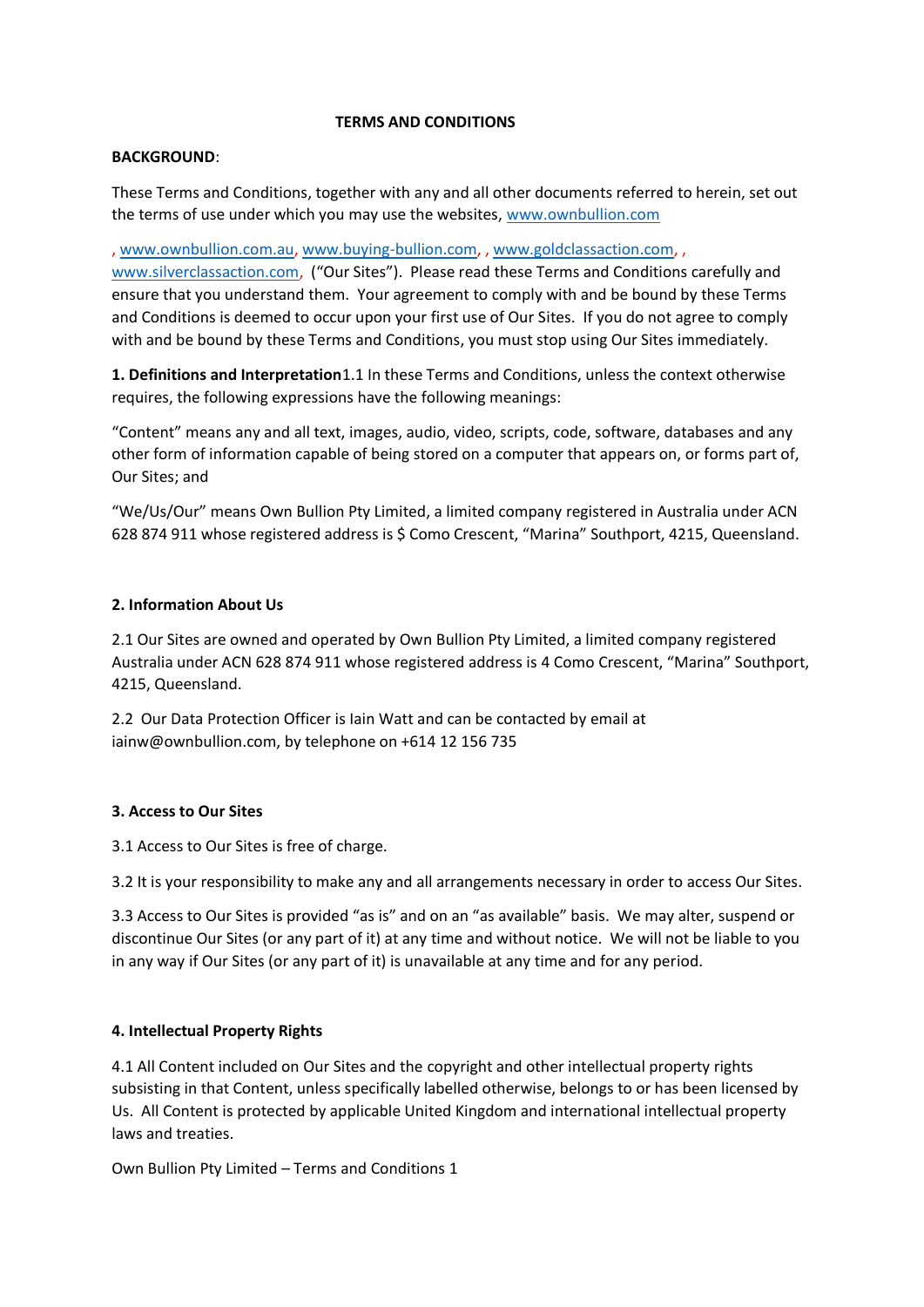### **4.2 Subject to sub-Clauses**

4.3 and 4.6 you may not reproduce, copy, distribute, sell, rent, sub-licence, store, or in any other manner re-use Content from Our Sites unless given express written permission to do so by Us. 4.3 You may:

4.3.1 Access, view and use Our Sites in a web browser (including any web browsing capability built into other types of software or app);

4.3.2 Download Our Sites (or any part of it) for caching;

4.3.3 Print from Our Sites;

4.3.4 Download extracts from pages on Our Sites; and

4.3.5 Save pages from Our Sites for later and/or offline viewing.

4.4 Our status as the owner and author of the Content on Our Sites (or that of identified licensors, as appropriate) must always be acknowledged.

4.5 You may not use any Content saved or downloaded from Our Sites for commercial purposes without first obtaining a licence from Us (or our licensors, as appropriate) to do so. This does not prohibit the normal access, viewing and use of Our Sites for general information purposes whether by business users or consumers.

4.6 Nothing in these Terms and Conditions limits or excludes the provisions of Chapter III of the Copyrights, Designs and Patents Act 1988 'Acts Permitted in Relation to Copyright Works', covering in particular the making of temporary copies; research and private study; the making of copies for text and data analysis for non-commercial research; criticism, review, quotation and news reporting; caricature, parody or pastiche; and the incidental inclusion of copyright material.

### **5. Links to Our Sites**

5.1 You may link to Our Sites provided that:

5.1.1 You do so in a fair and legal manner;

5.1.2 You do not do so in a manner that suggests any form of association, endorsement or approval on Our part where none exists;

5.1.3 You do not use any logos or trade marks displayed on Our Sites without Our express written permission; and

5.1.4 You do not do so in a way that is calculated to damage Our reputation or to take unfair advent age of it.

5.2 You may link to any page of Our Sites.

5.3 Framing or embedding of Our Sites on other websites is not permitted without Our express written permission. Please contact Us at iainw@ownbullion.com for further information.

5.4 You may not link to Our Sites from any other site the main content of which contains material that:

5.4.1 is sexually explicit;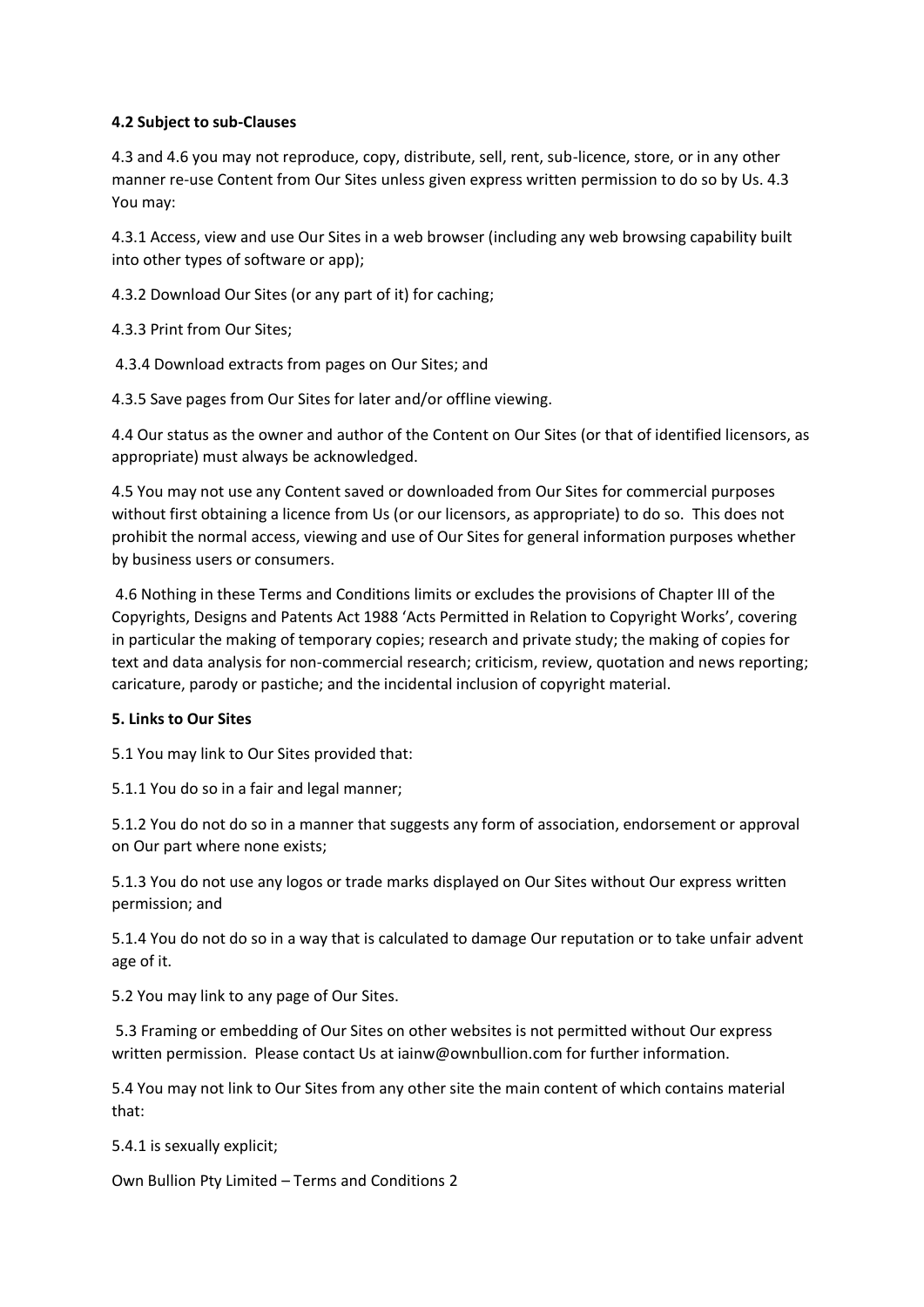5.4.2 is obscene, deliberately offensive, hateful or otherwise inflammatory;

5.4.3 promotes violence;

5.4.4 promotes or assists in any form of unlawful activity;

5.4.5 discriminates against, or is in any way defamatory of, any person, group or class of persons, race, sex, religion, nationality, disability, sexual orientation, or age;

5.4.6 is intended or is otherwise likely to threaten, harass, annoy, alarm, inconvenience, upset, or embarrass another person;

5.4.7 is calculated or is otherwise likely to deceive another person;

5.4.8 is intended or is otherwise likely to infringe (or to threaten to infringe) another person's privacy;

5.4.9 misleadingly impersonates any person or otherwise misrepresents the identity or affiliation of a particular person in a way that is calculated to deceive (obvious parodies are not included in this definition provided that they do not fall within any of the other provisions of this subClause 5.4);

5.4.10 implies any form of affiliation with Us where none exists;

5.4.11 infringes, or assists in the infringement of, the intellectual property rights (including, but not limited to, copyright, trade marks and database rights) of any other party; or

5.4.12 is made in breach of any legal duty owed to a third party including, but not limited to, contractual duties and duties of confidence.

5.5 The content restrictions in sub-Clause 5.4 do not apply to content submitted to sites by other users provided that the primary purpose of the site accords with the provisions of sub-Clause 5.4. You are not, for example, prohibited from posting links on general-purpose social networking sites merely because another user may post such content. You are, however, prohibited from posting links on websites which focus on or encourage the submission of such content from users.

### **6. Links to Other Sites**

Links to other sites may be included on Our Sites. Unless expressly stated, these sites are not under Our control. We neither assume nor accept responsibility or liability for the content of third-party sites. The inclusion of a link to another site on Our Sites is for information only and does not imply any endorsement of the sites themselves or of those in control of them.

# **7. Disclaimers**

7.1 Nothing on Our Sites constitutes advice on which you should rely. It is provided for general information purposes only.

7.2 Insofar as is permitted by law, we make no representation, warranty, or guarantee that Our Sites will meet your requirements, that it will not infringe the rights of third parties, that it will be compatible with all software and hardware, or that it will be secure.

7.3 We make reasonable efforts to ensure that the Content on Our Sites is complete, accurate, and up-to-date. We do not, however, make any representations, warranties or guarantees (whether express or implied) that the Content is complete, accurate, or up-to-date.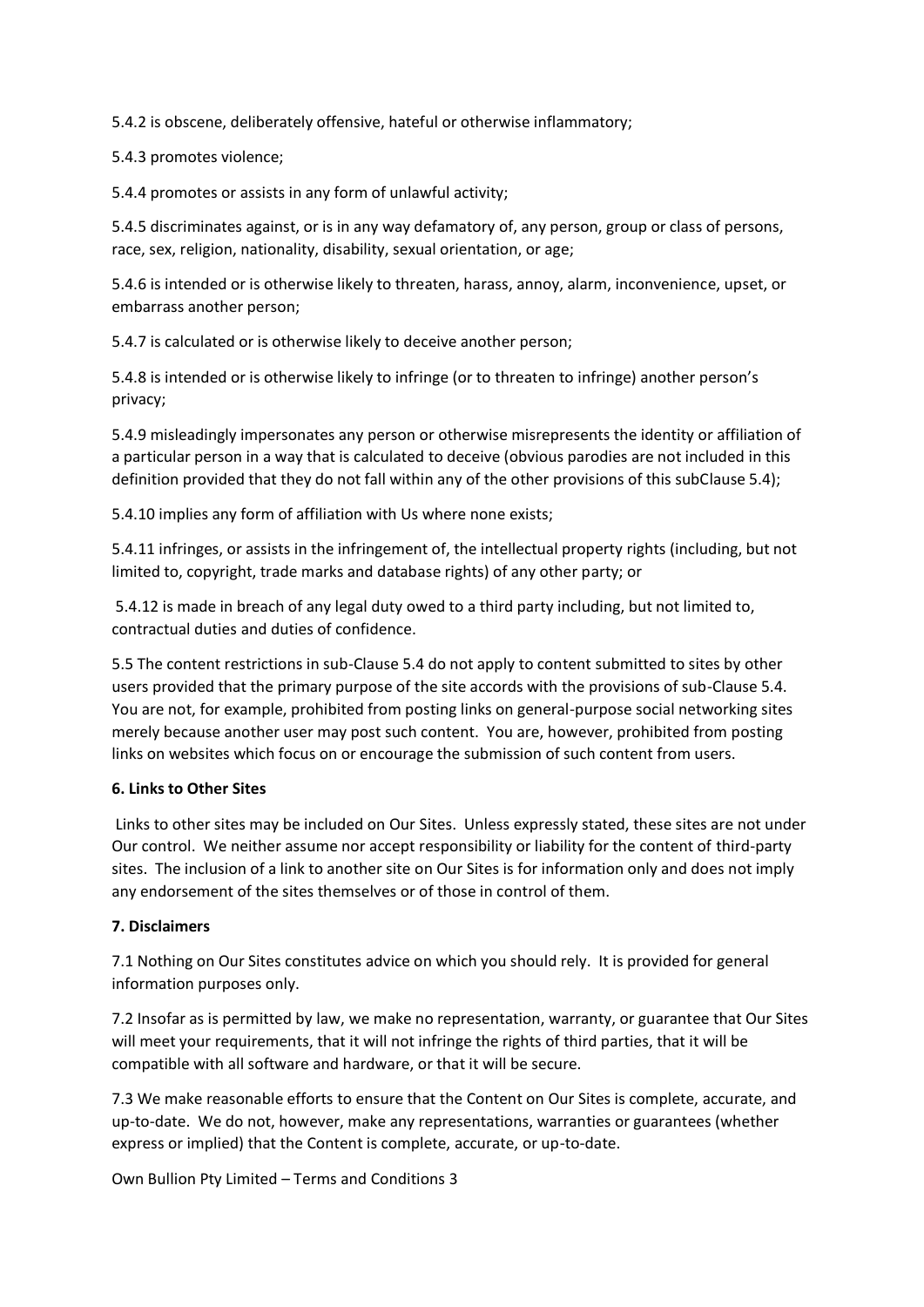### **8. Our Liability**

8.1 To the fullest extent permissible by law, We accept no liability to any user for any loss or damage, whether foreseeable or otherwise, in contract, tort (including negligence), for breach of statutory duty, or otherwise, arising out of or in connection with the use of (or inability to use) Our Sites or the use of or reliance upon any Content included on Our Sites.

8.2 To the fullest extent permissible by law, We exclude all representations, warranties, and guarantees (whether express or implied) that may apply to Our Sites or any Content included on Our Sites.

8.3 If you are a business user, We accept no liability for loss of profits, sales, business or revenue; loss of business opportunity, goodwill or reputation; loss of anticipated savings; business interruption; or for any indirect or consequential loss or damage.

8.4 We exercise all reasonable skill and care to ensure that Our Sites is free from viruses and other malware. We accept no liability for any loss or damage resulting from a virus or other malware, a distributed denial of service attack, or other harmful material or event that may adversely affect your hardware, software, data or other material that occurs as a result of your use of Our Sites (including the downloading of any Content from it) or any other site referred to on Our Sites.

8.5 We neither assume nor accept responsibility or liability arising out of any disruption or nonavailability of Our Sites resulting from external causes including, but not limited to, ISP equipment failure, host equipment failure, communications network failure, natural events, acts of war, or legal restrictions and censorship.

8.6 Nothing in these Terms and Conditions excludes or restricts Our liability for fraud or fraudulent misrepresentation, for death or personal injury resulting from negligence, or for any other forms of liability which cannot be excluded or restricted by law. For full details of consumers' legal rights, including those relating to digital content, please contact your local Citizens' Advice Bureau or Trading Standards Office.

### **9. Viruses, Malware and Security**

9.1 We exercise all reasonable skill and care to ensure that Our Sites is secure and free from viruses and other malware.

9.2 You are responsible for protecting your hardware, software, data and other material from viruses, malware, and other internet security risks.

9.3 You must not deliberately introduce viruses or other malware, or any other material which is malicious or technologically harmful either to or via Our Sites.

9.4 You must not attempt to gain unauthorised access to any part of Our Sites, the server on which Our Sites is stored, or any other server, computer, or database connected to Our Sites.

9.5 You must not attack Our Sites by means of a denial of service attack, a distributed denial of service attack, or by any other means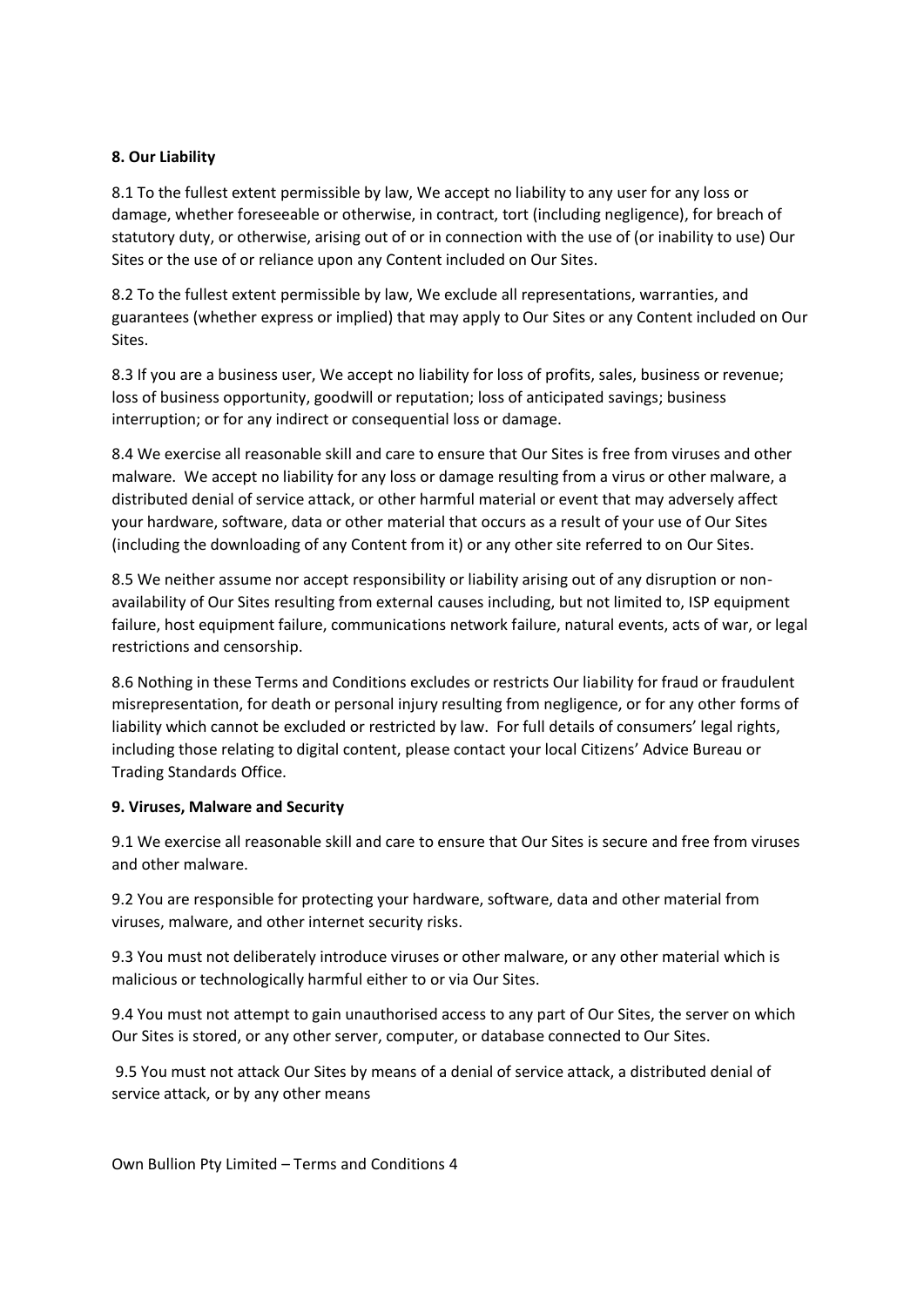9.6 By breaching the provisions of sub-Clauses 9.3 to 9.5 you may be committing a criminal offence under the Computer Misuse Act 1990. Any and all such breaches will be reported to the relevant law enforcement authorities and We will cooperate fully with those authorities by disclosing your identity to them. Your right to use Our Sites will cease immediately in the event of such a breach.

## **10. Acceptable Usage Policy**

10.1 You may only use Our Sites in a manner that is lawful. Specifically:

10.1.1 you must ensure that you comply fully with any and all local, national or international laws and/or regulations;

10.1.2 you must not use Our Sites in any way, or for any purpose, that is unlawful or fraudulent;

10.1.3 you must not use Our Sites to knowingly send, upload, or in any other way transmit data that contains any form of virus or other malware, or any other code designed to adversely affect computer hardware, software, or data of any kind; and

10.1.4 you must not use Our Sites in any way, or for any purpose, that is intended to harm any person or persons in any way.

10.2 We reserve the right to suspend or terminate your access to Our Sites if you materially breach the provisions of this Clause 10 or any of the other provisions of these Terms and Conditions. Specifically, We may take one or more of the following actions:

10.2.1 suspend, whether temporarily or permanently, your right to access Our Sites; 10.2.2 issue you with a written warning;

10.2.3 take legal proceedings against you for reimbursement of any and all relevant costs on an indemnity basis resulting from your breach;

10.2.4 take further legal action against you as appropriate;

10.2.5 disclose such information to law enforcement authorities as required or as We deem reasonably necessary; and/or

10.2.6 any other actions which We deem reasonably appropriate (and lawful).

10.3 We hereby exclude any and all liability arising out of any actions (including, but not limited to those set out above) that We may take in response to breaches of these Terms and Conditions.

### **11. Privacy and Cookies**

Use of Our Sites is also governed by Our Cookie and Privacy Policies, available from https://www.ownbullion.com/cookiepolicy and https://www.ownbullion.com/privacypolicy. These policies are incorporated into these Terms and Conditions by this reference.

### **12. Changes to these Terms and Conditions**

12.1 We may alter these Terms and Conditions at any time

Any such changes will become binding on you upon your first use of Our Sites after the changes